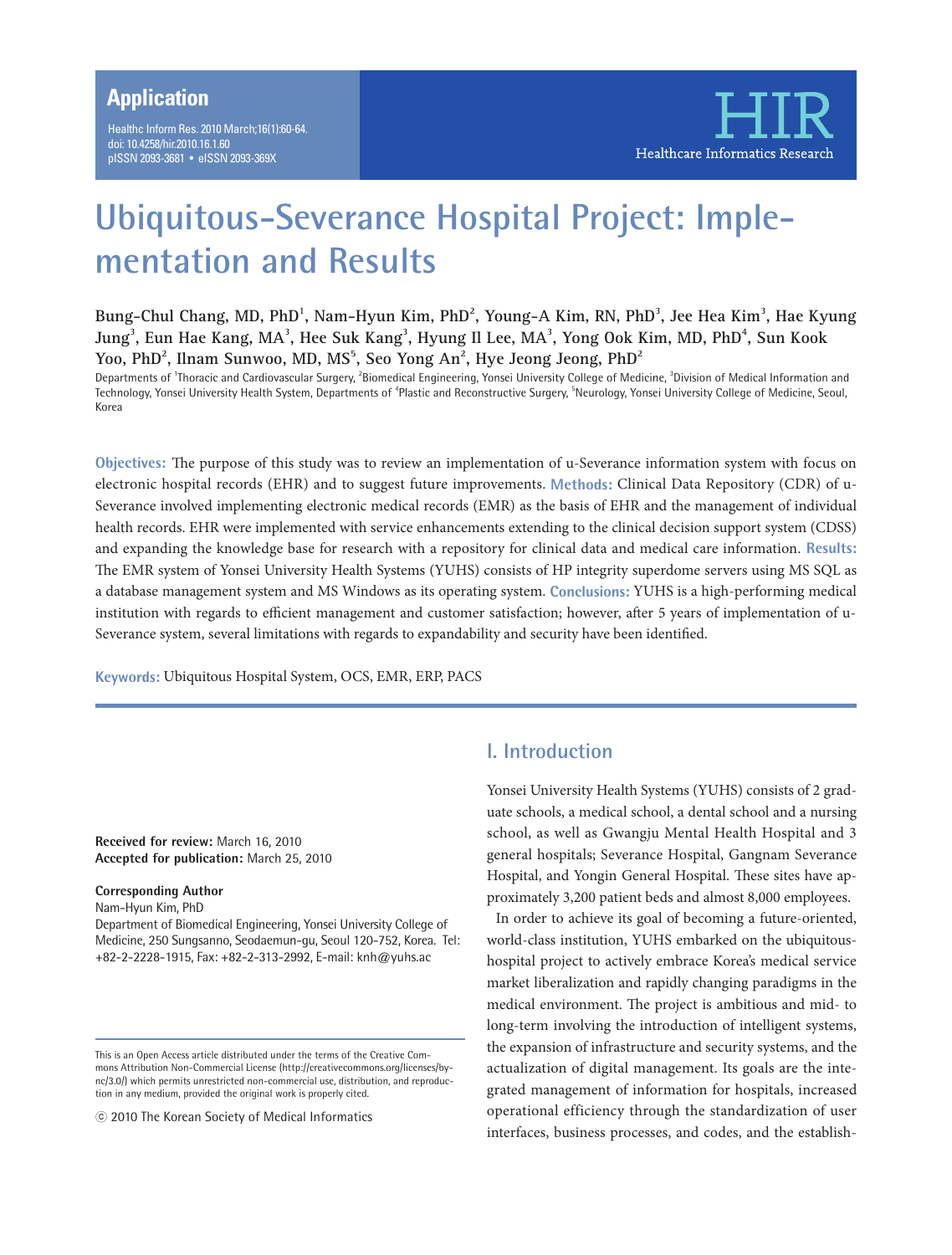#### **HIR** Healthcare Informatics Research

ment of management support and scientific cost control and analysis systems.

 To achieve these goals, YUHS needed to prepare for the integrated operation of 4 hospitals by implementing an integrated physician's order communication system (OCS) and electronic medical records (EMR) system, securing management information support through data warehousing, stimulating communication, and improving workflow, as well as reinforcing services for internal and external customers through mobile technologies. Even though immediate convenience is important, the foremost goal of medical information systems is to provide ease of clinical research with the main focus being on the patient. Medical information systems must also be user- and future-oriented allowing easy entry of patient information.

## **II. Case Description**

#### **1. History**

The ubiquitous-hospital project is very extensive and therefore carried out in several stages (Figure 1). The first stage consisted of completing the infrastructure by integrating and interconnecting the core systems of medical institutions, i.e., OCS, EMR, picture archiving and communication system (PACS), and enterprise resources planning (ERP). The second stage involved implementing electronic health records (EHR) with service enhancements, while the third stage involved expanding the knowledge base for research with a repository for clinical data and medical care information and extending it to the clinical decision support system (CDSS).

 YUHS finished the third stage with the opening of a clinical data repository in 2008, which involved implementing EMR,

as the basis of EHR, to manage individual health records from birth to death including health examination information complete with the clinical histories of family members. The scope of this work included applying user-defined XML templates, constructing .NET-based advanced architecture, and establishing a standard terminology system.

 The EMR system of YUHS consists of HP integrity superdome servers embedded with Intel® Itanium® chips, using MS SQL for the database management system and MS Windows for the operating system. To maximize internal business efficiency and customer satisfaction, improvement of user convenience was given the highest priority. Despite initial concerns about safety when we switched to a Windows environment, the systems are now operating perfectly without any faults [1]. Prescriptions and patient records are integrated on one screen and data structuring is enabled through the use of standard forms.

#### **2. Enhanced Customer Services at the YUHS**

The YUHS is a customer-oriented institution developed to manage the care cycle from admissions to discharge and afterwards. Patients save both cost and time by making reservations and checking examination results on the internet at home. These enhancements have enabled the hospital to reduce waiting times, greatly improving customer satisfaction. The u-Severance system also utilizes smart cards for services such as parking, guide kiosks, u-stations, certificate issuance, and viewing of visitor information. For example, when patients use their smart card to enter the hospital's carpark, their entry time is recorded, while their appointment is reflected on the OCS. Furthermore, when they scan their smart card at a u-severance guide kiosk, their card is verified,

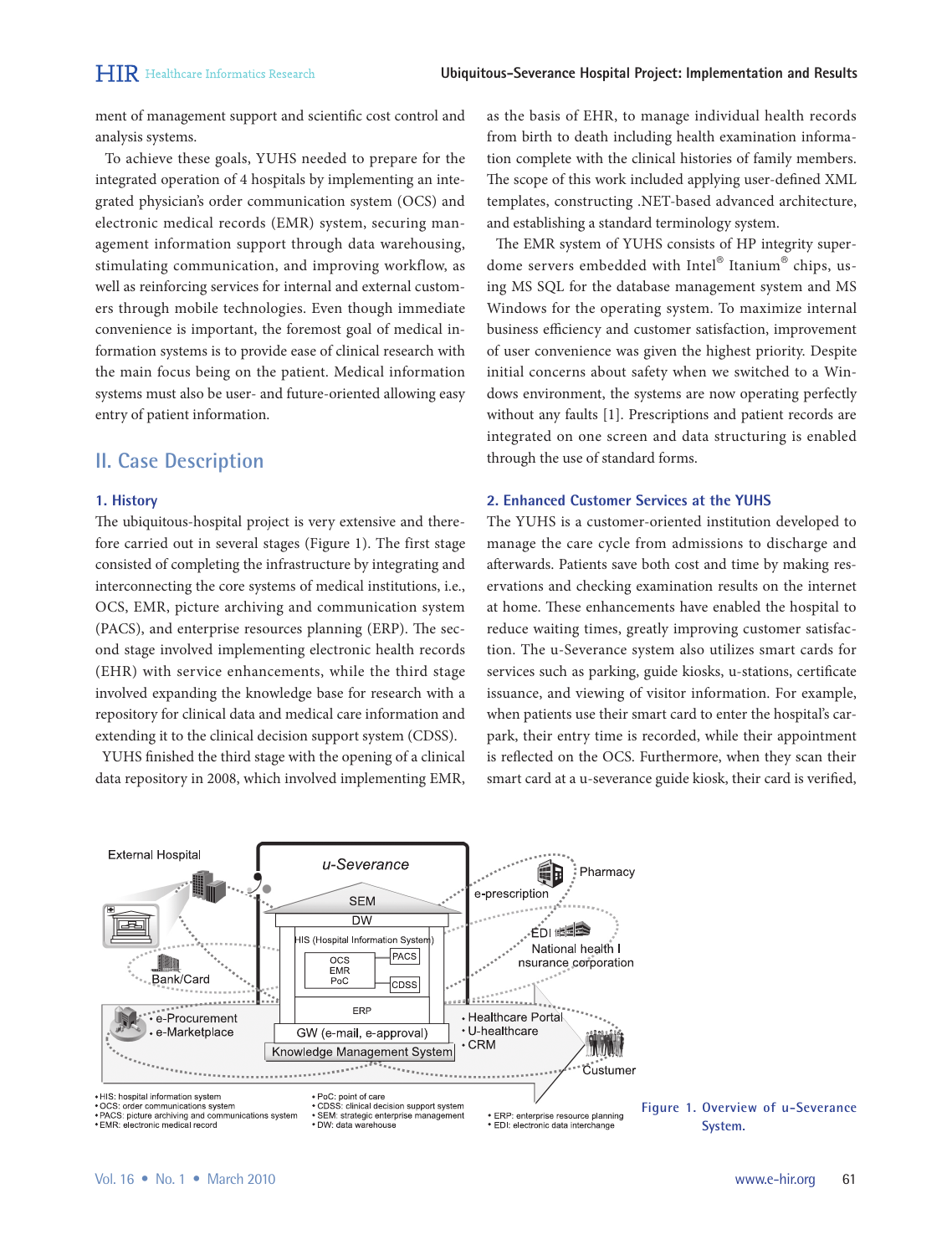their registration number called-up, and the OCS accessed to bring up the patient's medical schedule. This significantly reduces waiting times for customers.

 With the success of EMR, YUHS is also looking into making medical records available to patients and referral physicians online, to further enhance business efficiency and reduce costs. It is also exploring the possibilities of providing treatment statistics and index data online, as well as a clinical research system, and a more efficient collaboration and treatment delivery system. The benefits realized through the ubiquitous-hospital project have allowed YUHS to channel efforts toward reinforcing its status as a reliable and leading research institute and premier medical institution.

# **III. Results**

The current U-Severance Information System consists of EMR & Electronic Nursing Records (ENR), Order Communication System & Medical Supporting System, Administration for Medical Services, ERP & Management Information System, and Disaster Recovery System. Each system is described in detail as follows. The hardware configuration of u-Severance system is also shown in Figure 2.

### **1. EMR** & **ENR**

EMR can clearly distinguished procedures based on information regarding prescriptions and clinical record information. Various forms are necessary to input, save, and manage information without limitations. In the case of traditional information management, there is a shortcoming in that too many forms of similar types are produced. EMRs use Medical Record (MR) ITEM units for the management of information. For this project, all forms related to hospital staff activity were collected and re-sorted by classification (record sheet, result sheet, agreement, legal form). The management aspect and linearity of medical treatment records were accommodated through the generation of new forms based on MR ITEM. The MR ITEM concept was also applied to surgery nursing records, and anesthesia nursing records, as well as nursing informatics research forms. An additional merit to using MR ITEM is that the flow of record information is easily understood from the end user's point of view.

 ENR is based on the Severance nursing process model and systematically organized as 3Ns (NANDA, NIC, NOC), providing a foundation for easy realization of the ENR system and allowing for efficient visualization of the activities of the clinical nurses. Systematic nursing procedures lead to high-



**Figure 2. Hardware configuration of u-Severance system. EMR: electro medical record, ERP: enterprise resource plan, VTL: virtual tape library, SAN: storage area network.**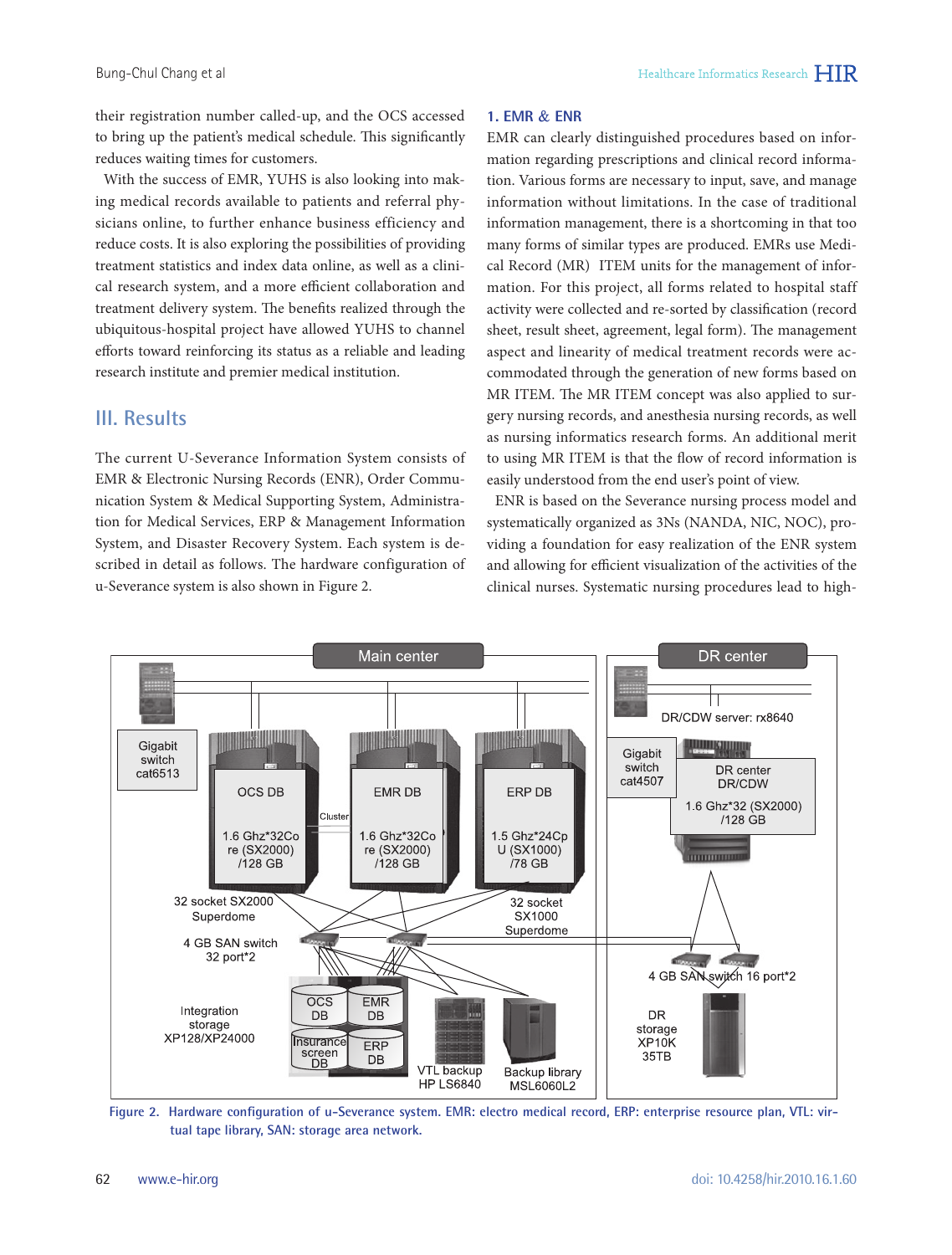#### $\mathbf{HIR}$  Healthcare Informatics Research

quality record keeping. Through the systematization of inference algorithms it is easy to determine nursing diagnosis and interventions based upon information of hospital admission and discharge, test result, diagnosis, surgery, clinical observation information, etc.

 EMR/ENR information is also useful for medical treatment statistics, indicator data, activity based cost analysis, etc. Access history of these systems, detailing who read what record when, should be saved for all medical records [2,3].

#### **2. Order Communication System and Medical Supporting System**

The OCS was flexibly designed to allow physicians to not only choose things from each examination group through a menu bar but also a user or user group can initiate 'User set' permitting examinations and drugs to be prescribed in a short period of time. Also, by entering 2 or 3 words of a product or chemical name or diagnosis, prescription order can be selected from a related pop-up list.

 This system also functions for the convenience of patients and has improved the process of medical treatment. In the outpatient clinic, patients can check-in directly through installed card reader at department reception desks which alert patients when it is nearly their turn for medical treatment without making them wait in front of the doctor's office. The system is also capable of sending short messaging system (SMS) according to medical treatment department and doctor by text message. Although it is policy to pay in advance prior to treatment, this system allows patients who initiate a deferred payment agreement contract to pay after medical treatment through the post receipt patient service.

 As part of the strategy to eliminate overcrowding in the emergency room (ER), emergency medical treatment follows a 2-4-12 rule policy, that is, a decision with regard to hospitalization, transfer, or discharge must be made within 2 to 4 hours after admission and all emergency medical treatment must be concluded within 8 hours of having a decision or within 12 hours of admission. The emergency process is especially unique in that if ER doctor initially diagnoses a person as an emergency patient, relevant doctors and nurses are notified by the system and all processes progress urgently permitting a quick decision. This decrease in time to treatment is particularly important in cases involving stroke, myocardial infarction, sepsis, or bleeding.

 Hospitalization treatments are organized by critical pathway (CP) contributing to improvement in medical treatment quality and customer satisfaction by registering and applying CPs determined according to diagnosis [4,5]. The registration of a CP includes prescription by date, record, and nursing diagnosis. When there is a decision for hospitalization in the outpatient clinic, the system can guide the CP determined by the diagnosis and indicate the intended patient to whom the CP will be applied. When an intended patient is registered for hospitalization from the administrative office, a patient to whom a CP will be applied is automatically registered as a CP patient. Doctors can evaluate the CP by date and treat the patient at the same time. Records are integrated and managed and incomplete records can be monitored on one screen. A nurse can explain a planned medical treatment procedure to a patient in advance and carry out nursing care according to the schedule confirming the nursing diagnosis by date.

 The Case Pack Delivery System (CPDS) used in the operating room arranges expendables for use in surgery in advance by diagnosing department or family doctor, processes claims, as well as manages returns, minimizing the quantity of expendable supplies in the operating room while standardizing claims and returns. With Drug Utilization Review (DUR) the system confirms administration and checks whether specific drugs are appropriate for the patient when prescribed. Modules include drug to drug interactions, checks for duplication of prescriptions, safety ranges of dosages, attention guidelines for pregnancy and breast-feeding, use in children, etc. CDR (Clinical Data Repository or Clinical Data warehouse) provides a variety of clinical information to doctors in order to support their clinical research.

#### **3. Administration for Medical Services**

Integration of patient IDs among affiliated hospitals permits the integrated management of the administration process. Insurance claim/evaluation was designed for a speedy process of insurance claims and ease of claims review. The open card system, automatic payment system, custom guide system, Interactive Voice Response (IVR), Kiosk, IVRFAX, etc., all work to advance medical services for customers.

#### **4. ERP and Management Information System**

YUHS introduced the ERP system with the goal of improving financial management by optimizing the flow of financial information among various. Accurate performance evaluation was not possible because there were no objective standards and evaluation of financial performance. In addition, analysis of calculating profits and losses were not made properly so it was difficult to understand the capabilities of equipment and decide whether their operation was necessary or not. Automation was not easy to fulfill and there were